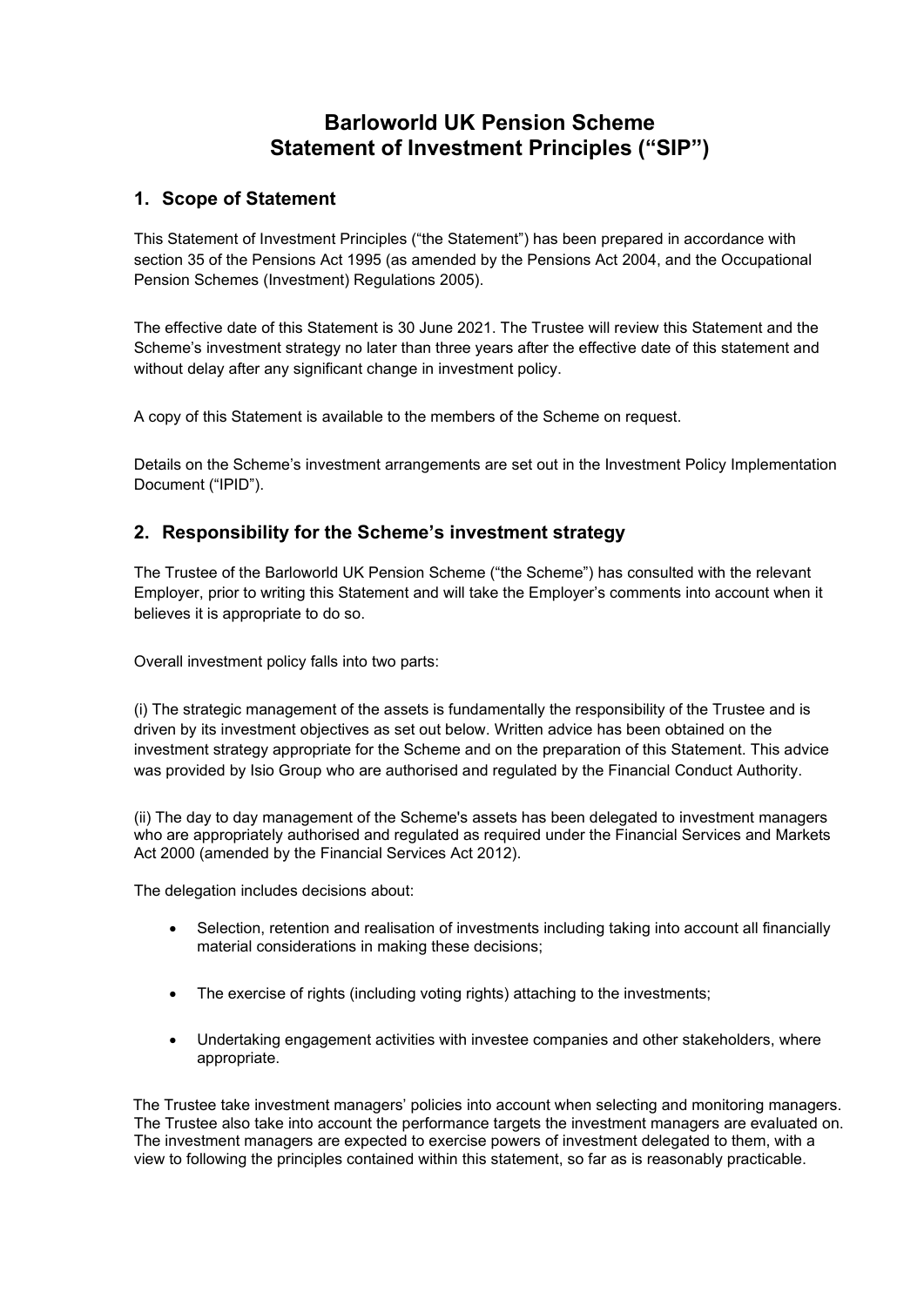As the Scheme's assets are invested in pooled vehicles, the custody of the holdings is arranged by the investment manager.

The Trustee also retains responsibility for the following:

- Appointing (and dismissing) the investment managers including deciding on the passive/active split, and agreeing with them their benchmarks and remuneration;
- Manager monitoring and reporting to the Trustee;
- Deciding on whether to offer further fund options;
- Administration and custody of the Scheme assets.

## **3. Objectives**

The Trustee's objectives for setting the investment strategy of the Scheme have been set with regard to the Scheme's Statutory Funding Objectives as set out in the Statement of Funding Principles.

The Trustee's primary objectives are:

- "Funding objective" to ensure that the Scheme is fully funded on a least risk basis with prudent mortality. Where an actuarial valuation reveals a deficit, a recovery plan will be put in place which will take into account the financial covenant of the Employer;
- "Stability objective" to have due regard to the likely level and volatility of required contributions when setting the Scheme's investment strategy;
- "Security objective" to ensure that the solvency position of the Scheme (as assessed on a gilt basis) is expected to improve. The Trustee will take into account the strength of Employer's covenant when determining the expected improvement in the solvency position of the Scheme.

## **4. Choosing Investments**

The types of investments held and the balance between them is deemed appropriate given the liability profile of the Scheme, its cashflow requirements, the Funding level of the Scheme and the Trustee's objectives.

The assets of the Scheme are invested in the best interests of the members and beneficiaries. This means that due consideration is given to the security of the assets as well as the need to generate an appropriate return. The priority of the Trustee when considering these factors is the needs of the members and the beneficiaries.

The Trustee exercises its powers of investment (or delegation where these powers have been delegated to a Scheme manager) in a manner calculated to ensure the security, quality, liquidity and profitability of the portfolio as a whole. In order to avoid an undue concentration of risk a range of assets is held. The diversification is both within and across the major asset classes.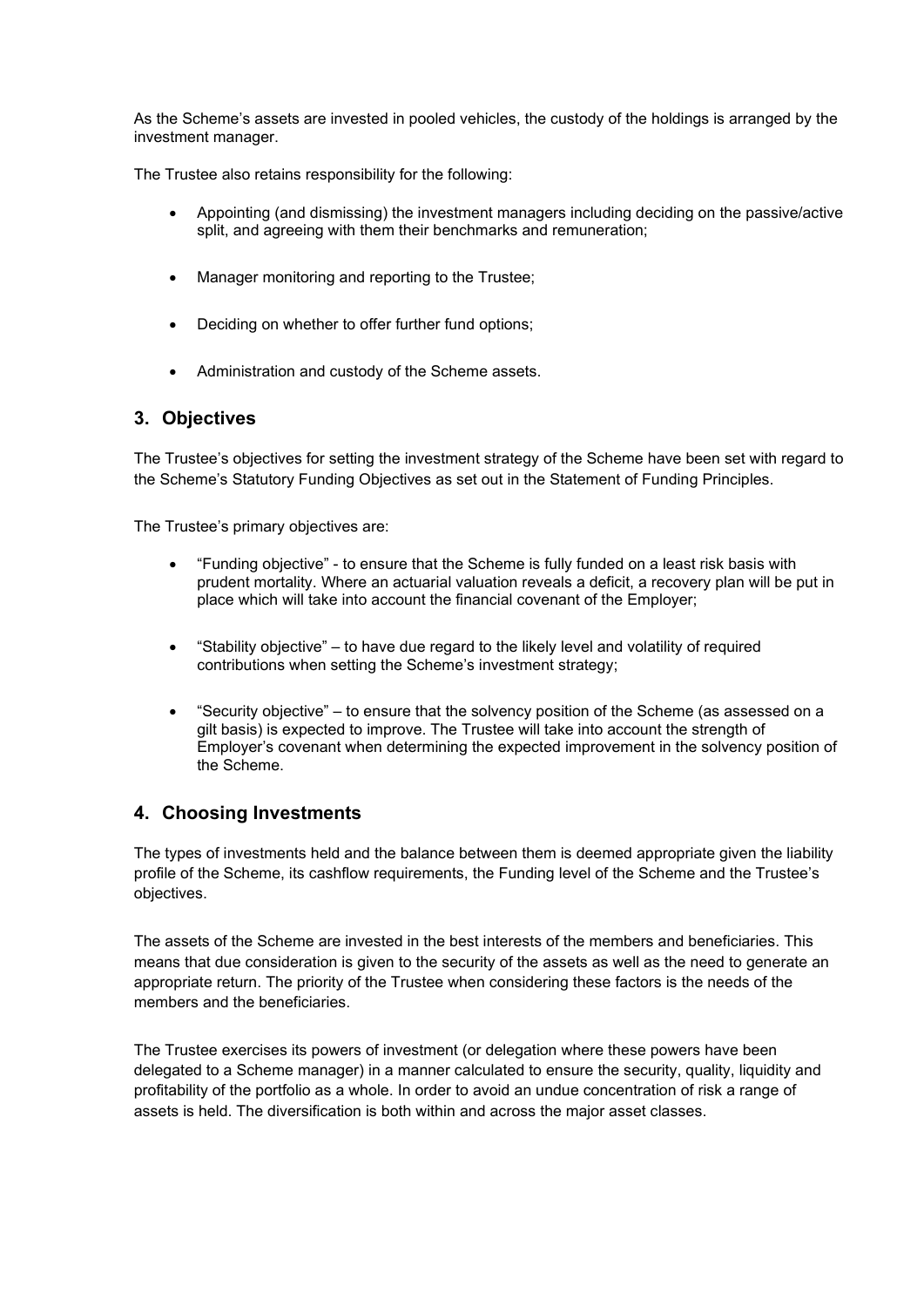Assets held to cover the Scheme's Technical Provisions (the liabilities of the Scheme) are invested in a manner appropriate to the nature and duration of the expected future retirement benefits payable under the Scheme.

The Scheme's investment strategy was derived following careful consideration of the factors set out in Appendix A. The considerations include the nature and duration of the Scheme's liabilities, the risks of investing in the various asset classes, the implications of the strategy (under various scenarios) for the level of employer contributions required to fund the Scheme, and also the strength of the sponsoring company's covenant. The Trustee considered the merits of a range of asset classes.

The assets of the Scheme are invested predominantly on regulated markets (with investments not on regulated markets being kept to a prudent level) and properly diversified to avoid excessive reliance on any particular asset, issuer or group of undertakings so as to avoid accumulations of risk in the portfolio as a whole.

Investment in derivatives is made in so far as they contribute to the reduction of investment risks or facilitate efficient portfolio management and are managed such as to avoid excessive risk exposure to a single counterparty or other derivative operations.

The Scheme now has two buy-in policy investments. The first with Pension Insurance Corporation ("PIC") was established in May 2013, and the second with Scottish Widows ("SWIP") was completed in April 2016. The buy-in policies cover a proportion of the Scheme's pensioner liabilities.

Specific details of the investment management arrangements and any investment in derivatives are provided in the IPID.

#### **5. The Balance Between Different Kinds of Investments**

The Trustee recognises that the key source of financial risk (in relation to meeting their objectives) arises from asset allocation.

It therefore retains responsibility for setting asset allocation, and takes expert advice as required from its professional advisers.

The Trustee reviews its investment strategy following each formal actuarial valuation of the Scheme (or more frequently should the circumstances of the Scheme change in a material way). The Trustee takes written advice from its professional advisers regarding an appropriate investment strategy for the Scheme. A broad range of available asset classes have been considered. This includes consideration of so called "alternative" asset classes (including property, DGF's and hedge funds).

The asset allocation is set out in the IPID.

#### **6. Investment Risk Measurement and Management**

The Trustee recognises that the key source of financial risk (in relation to meeting their objectives) arises from asset allocation. This is assessed triennially in conjunction with the actuarial valuation of the Scheme (or more frequently should the circumstances of the Scheme change in a material way), following which the Trustee takes advice on the continued appropriateness of the existing investment strategy.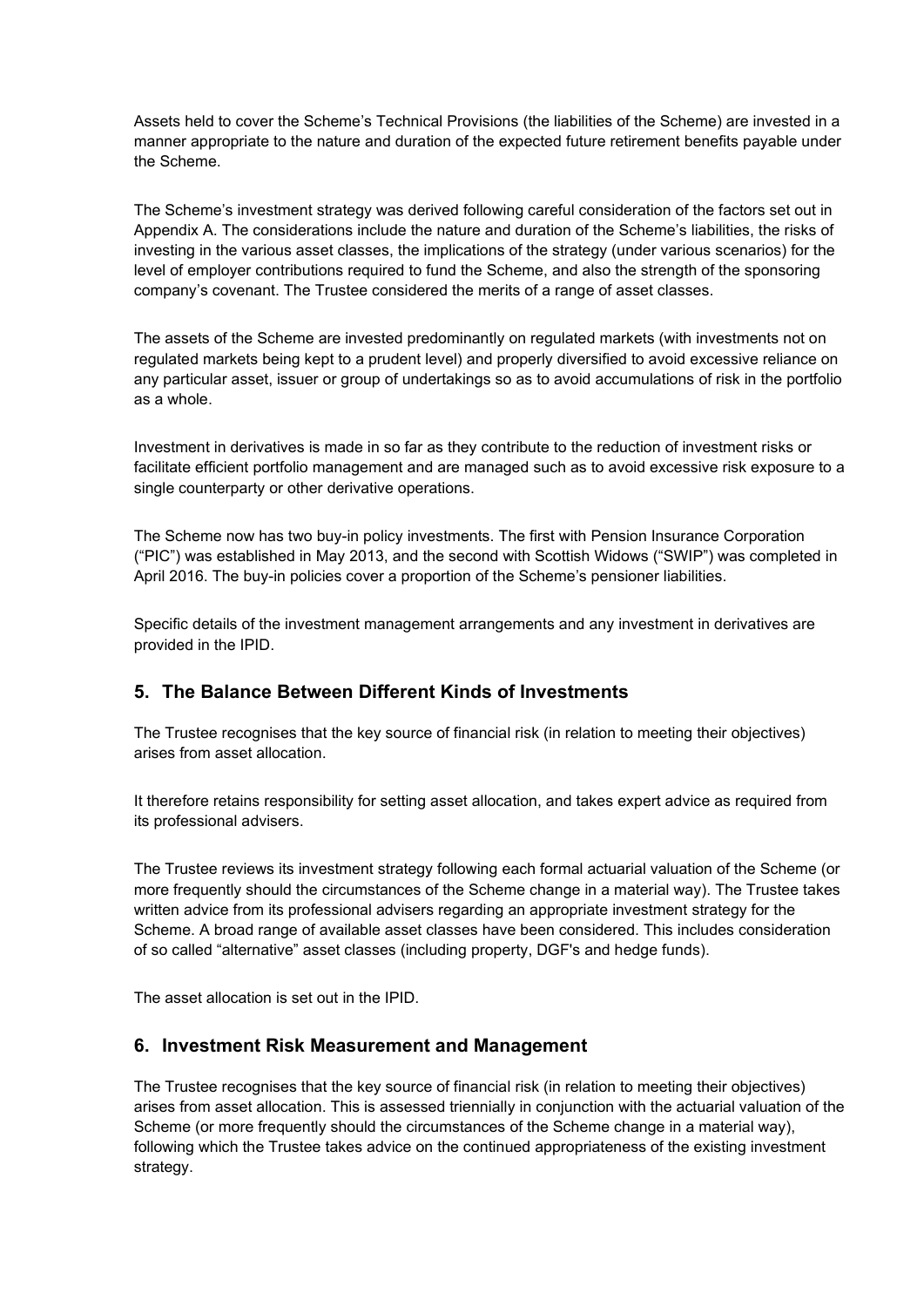#### **Employer Covenant**

Risks associated with changes in the employer covenant are assessed by monitoring the Failure Score (as defined for the purposes of calculating the risk-based element of the Pension Protection Fund levy). The Trustee also has an agreement with the Employer to receive notification of any events which have the potential to alter the creditworthiness of the sponsoring employers in particular, the Trustee will be informed of Type A events, as defined in appropriate guidance issued by the Pensions Regulator and Employer-related Notifiable Events. On receipt of such notification, the Trustee will re-consider the continued appropriateness of the Scheme's existing investment strategy.

#### **Fund Managers**

The Trustee is responsible for monitoring the risks arising through the selection or appointment of investment managers and meeting with them on a regular basis to review their performance. The Trustee has delegated this responsibility to Isio Group, who provide the Trustee with reports covering the performance of the managers.

The Trustee acknowledges that investment returns achieved outside the expected deviation (positive or negative) may be an indication that the investment manager is taking a higher level of risk than indicated.

The Trustee has appointed Isio Group to alert them on any matters of material significance that might affect the ability of each investment manager to achieve its objectives.

Regarding the two buy-in policies, the Trustee will delegate all day-to-day decisions about the operations that fall within the insurance mandates to the two insurance companies through written contracts.

# **7. Custody**

Investment in pooled funds gives the Trustee the right to the cash value of the units rather than to the underlying assets. The managers of the pooled funds are responsible for the appointment and monitoring of the custodian of the fund's assets.

## **8. Realisation of Investments/Liquidity**

The Trustee recognises that there is a risk in holding assets that cannot be easily realised should the need arise.

The majority of the assets held are realisable at short notice (either through the sale of direct holdings of stocks, bonds etc. or the sale of units in pooled funds).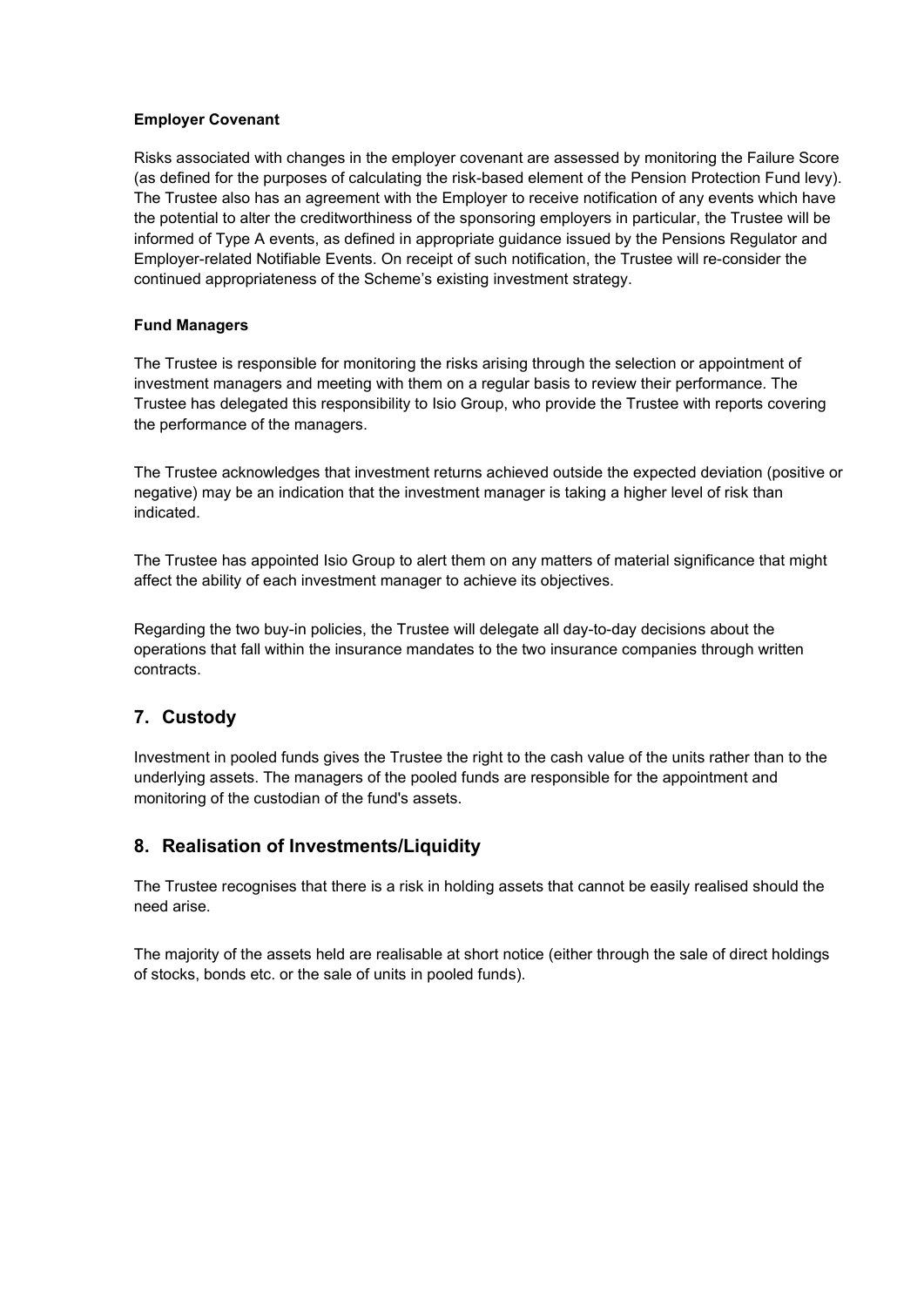## **9. Investment Manager Monitoring and Engagement**

The Trustee monitor and engage with the Scheme's investment managers and other stakeholders on a variety of issues. Below is a summary of the areas covered and how the Trustee seek to engage on these matters with investment managers.

| <b>Areas for</b><br>engagement                                                                     | Method for monitoring and engagement                                                                                                                                                                                                      | <b>Circumstances for additional</b><br>monitoring and engagement                                                                                                                                                                                                                                                                                                          |
|----------------------------------------------------------------------------------------------------|-------------------------------------------------------------------------------------------------------------------------------------------------------------------------------------------------------------------------------------------|---------------------------------------------------------------------------------------------------------------------------------------------------------------------------------------------------------------------------------------------------------------------------------------------------------------------------------------------------------------------------|
| Performance,<br>Strategy and<br><b>Risk</b>                                                        | The Trustee receive a quarterly<br>$\bullet$<br>performance report which details<br>information on the underlying<br>investments' performance, strategy<br>and overall risks, which are<br>considered at the relevant Trustee<br>meeting. | There are significant<br>$\bullet$<br>changes made to the<br>investment strategy.<br>The risk levels within<br>$\bullet$<br>the assets managed by<br>the investment<br>managers have<br>increased to a level<br>above and beyond the<br>Trustee's expectations.<br>Underperformance vs<br>the performance<br>objective over the<br>period that this<br>objective applies. |
| Environmental,<br>Social,<br>Corporate<br>Governance<br>factors and the<br>exercising of<br>rights | The Trustee receive information from<br>$\bullet$<br>their investment advisers on the<br>investment managers' approaches to<br>engagement.                                                                                                | The manager has not<br>$\bullet$<br>acted in accordance<br>with their policies and<br>frameworks.                                                                                                                                                                                                                                                                         |
|                                                                                                    |                                                                                                                                                                                                                                           | The manager's policies<br>٠<br>are not in line with the<br>Trustee's policies in this<br>area.                                                                                                                                                                                                                                                                            |

Through the engagement described above, the Trustee will work with the investment managers to improve their alignment with the above policies. Where sufficient improvement is not observed, the Trustee will review the relevant investment manager's appointment and may consider terminating the arrangement.

# **10. Additional Voluntary Contributions ("AVCs") Arrangements**

Some members obtained further benefits by paying Additional Voluntary Contributions (AVCs) to the Scheme. The liabilities in respect of these AVCs are equal to the value of the investments bought by the contributions.

The Trustee will monitor and regularly review the performance of all members' AVC assets. In addition, the Trustee maintains a bank account for administration purposes.

More details of the AVC's are provided in the IPID.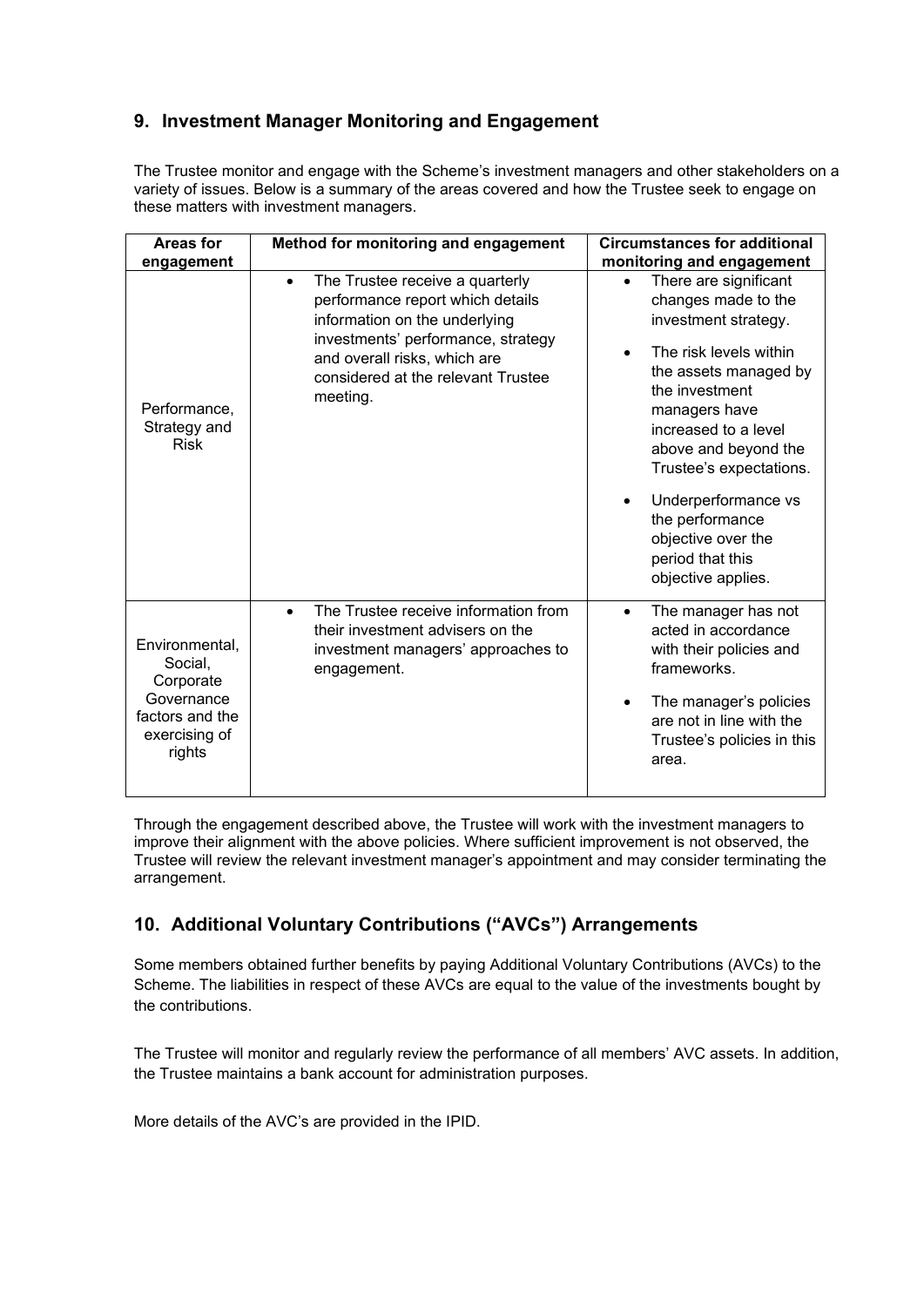# **11. Compliance with this Statement**

The Trustee will monitor compliance with this Statement annually.

| <b>Andrew Bannister</b>                                                     |           | 14 September 2021 |
|-----------------------------------------------------------------------------|-----------|-------------------|
| Name (Print)                                                                | Signature | Date              |
| Signed for and on behalf of the Trustee of the Barloworld UK Pension Scheme |           |                   |
| <b>Mike Fahy</b>                                                            |           | 14 September 2021 |
| Name (Print)                                                                | Signature | Date              |
| Signed for and on behalf of the Trustee of the Barloworld UK Pension Scheme |           |                   |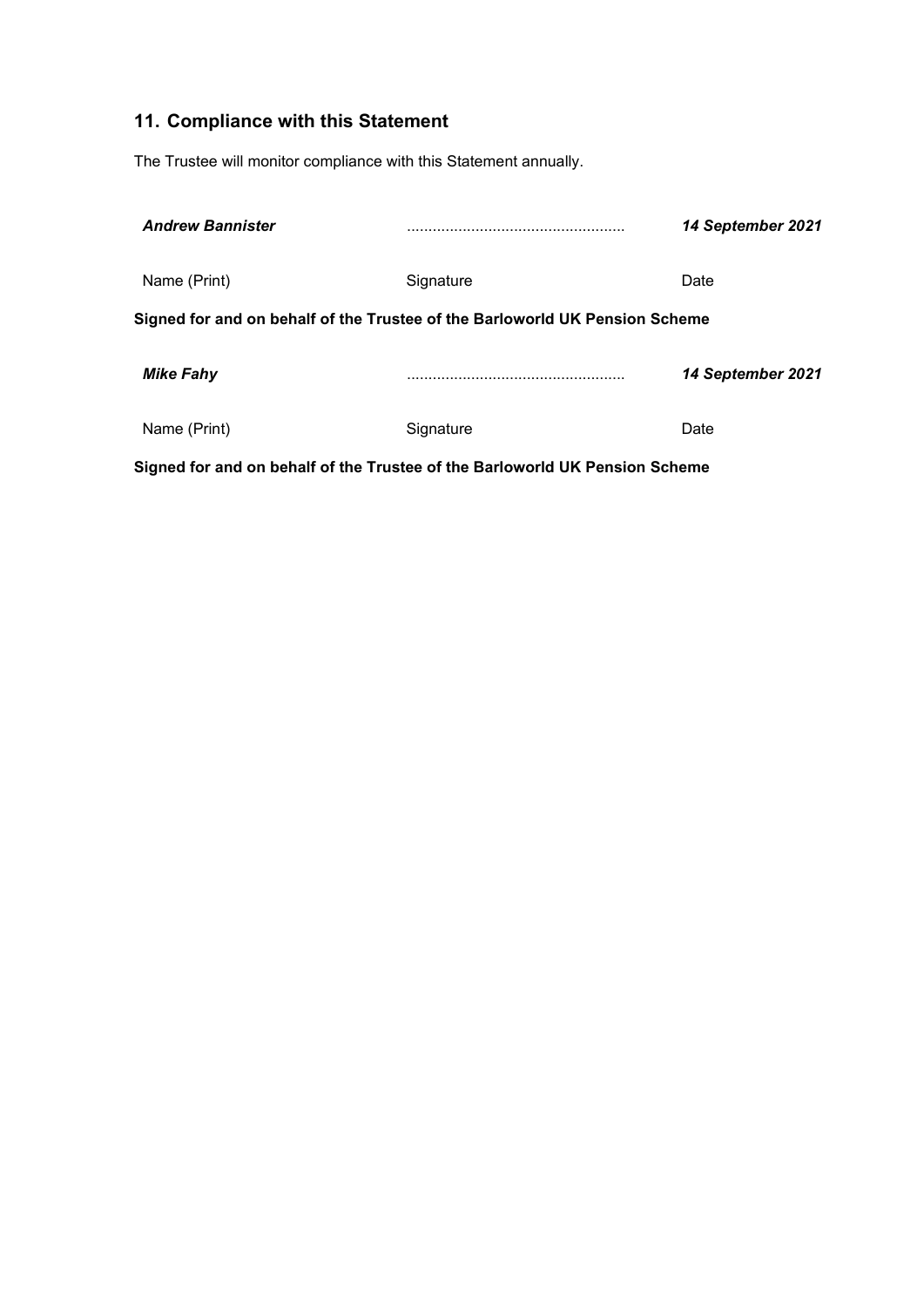## **Appendix A – Risks, Financially Material Considerations and Non-Financial matters**

A non-exhaustive list of risks and financially material considerations that the Trustee have considered and sought to manage is shown below.

The Trustee adopt an integrated risk management approach. The three key risks associated with this framework and their management are stated below:

| <b>Risks</b> | <b>Definition</b>                                                                                                                   | <b>Policy</b>                                                                                                                                                                                                                                 |
|--------------|-------------------------------------------------------------------------------------------------------------------------------------|-----------------------------------------------------------------------------------------------------------------------------------------------------------------------------------------------------------------------------------------------|
| Investment   | The risk that the Scheme's<br>position deteriorates due to the<br>assets underperforming.                                           | Selecting an investment objective<br>$\bullet$<br>that is achievable and is consistent<br>with the Scheme's funding basis and<br>the sponsoring company's covenant<br>strength.                                                               |
|              |                                                                                                                                     | Investing in a diversified portfolio of<br>assets.                                                                                                                                                                                            |
| Funding      | The extent to which there are<br>insufficient Scheme assets<br>available to cover ongoing and<br>future liability cash flows.       | Funding risk is considered as part of<br>$\bullet$<br>the investment strategy review and<br>the actuarial valuation.<br>The Trustee will agree an<br>appropriate basis in conjunction with                                                    |
|              |                                                                                                                                     | the investment strategy to ensure an<br>appropriate journey plan is agreed to<br>manage funding risk over time.                                                                                                                               |
| Covenant     | The risk that the sponsoring<br>company becomes unable to<br>continue providing the required<br>financial support to the<br>Scheme. | When developing the Scheme's<br>$\bullet$<br>investment and funding objectives,<br>the Trustee will take the covenant<br>into account and ensure that the<br>level of risk the Scheme holds is<br>appropriate for the covenant to<br>support. |

The Scheme is exposed to a number of underlying risks relating to the Scheme's investment strategy, these are summarised below:

| <b>Risk</b>                     | <b>Definition</b>                                                                                                                                                      | <b>Policy</b>                                                                                                                                                                                                          |
|---------------------------------|------------------------------------------------------------------------------------------------------------------------------------------------------------------------|------------------------------------------------------------------------------------------------------------------------------------------------------------------------------------------------------------------------|
| Interest rates and<br>inflation | The risk of mismatch between<br>the value of the Scheme<br>assets and present value of<br>liabilities from changes in<br>interest rates and inflation<br>expectations. | To hedge 85% of these risks relative to the<br>Scheme's liabilities on a technical provisions<br>basis.                                                                                                                |
| Liquidity                       | Difficulties in raising sufficient<br>cash when required without<br>adversely impacting the fair<br>market value of the<br>investment.                                 | To maintain a sufficient allocation to liquid<br>assets so that there is a prudent buffer to<br>pay members benefits as they fall due<br>(including transfer values), and to provide<br>collateral to the LDI manager. |
| Market                          | Losses due to factors that<br>affect the performance of<br>financial markets.                                                                                          | To remain appropriately diversified and<br>hedge away any unrewarded risks, where<br>practicable.                                                                                                                      |
| Credit                          | Default on payments due as<br>part of a financial security                                                                                                             | To diversify this risk by investing in a range<br>of credit markets across different                                                                                                                                   |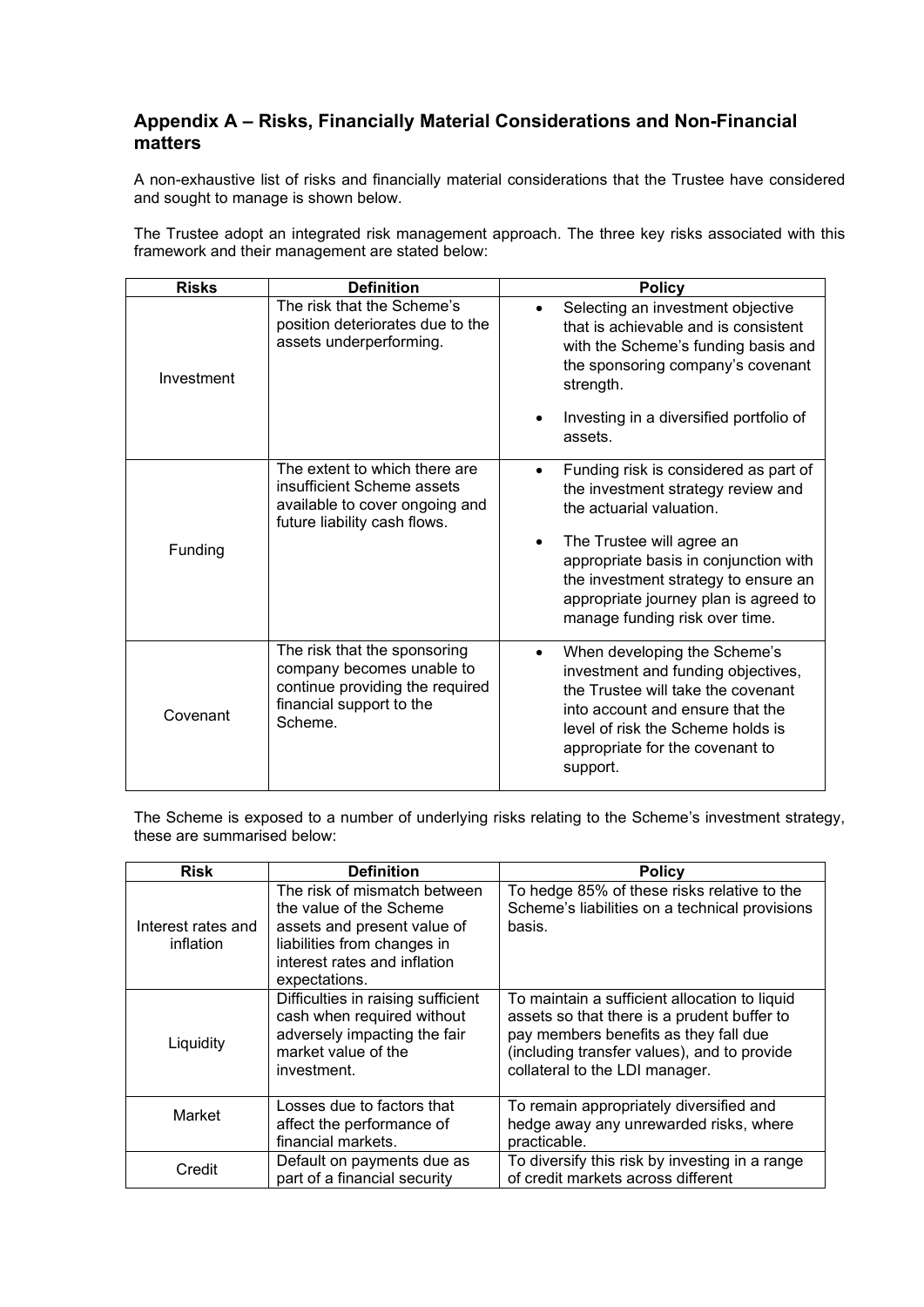|                                            | contract.                                                                                                                                                                              | geographies and sectors.<br>To appoint investment managers who<br>actively manage this risk by seeking to<br>invest only in debt securities where the yield<br>available sufficiently compensates the<br>Scheme for the risk of default.                                                                                                                                                                                                                 |
|--------------------------------------------|----------------------------------------------------------------------------------------------------------------------------------------------------------------------------------------|----------------------------------------------------------------------------------------------------------------------------------------------------------------------------------------------------------------------------------------------------------------------------------------------------------------------------------------------------------------------------------------------------------------------------------------------------------|
| Environmental,<br>Social and<br>Governance | Exposure to Environmental,<br>Social and Governance<br>factors, including but not<br>limited to climate change,<br>which can impact the<br>performance of the Scheme's<br>investments. | To appoint managers who satisfy the<br>following criteria, unless there is a good<br>reason why the manager does not satisfy<br>each criteria:<br>1. Responsible Investment ('RI') Policy /<br>Framework<br>2. Implemented via Investment Process<br>3. A track record of using engagement and<br>any voting rights to manage ESG factors<br>4. ESG specific reporting<br>5. UN PRI Signatory<br>The Trustee monitor the mangers on an<br>ongoing basis. |
| Currency                                   | The potential for adverse<br>currency movements to have<br>an impact on the Scheme's<br>investments.                                                                                   | Hedge all currency risk as so far as is<br>reasonably possible.                                                                                                                                                                                                                                                                                                                                                                                          |
| Non-financial                              | Any factor that is not expected<br>to have a financial impact on<br>the Scheme's investments.                                                                                          | Non-financial matters are not taken into<br>account in the selection, retention or<br>realisation of investments.                                                                                                                                                                                                                                                                                                                                        |